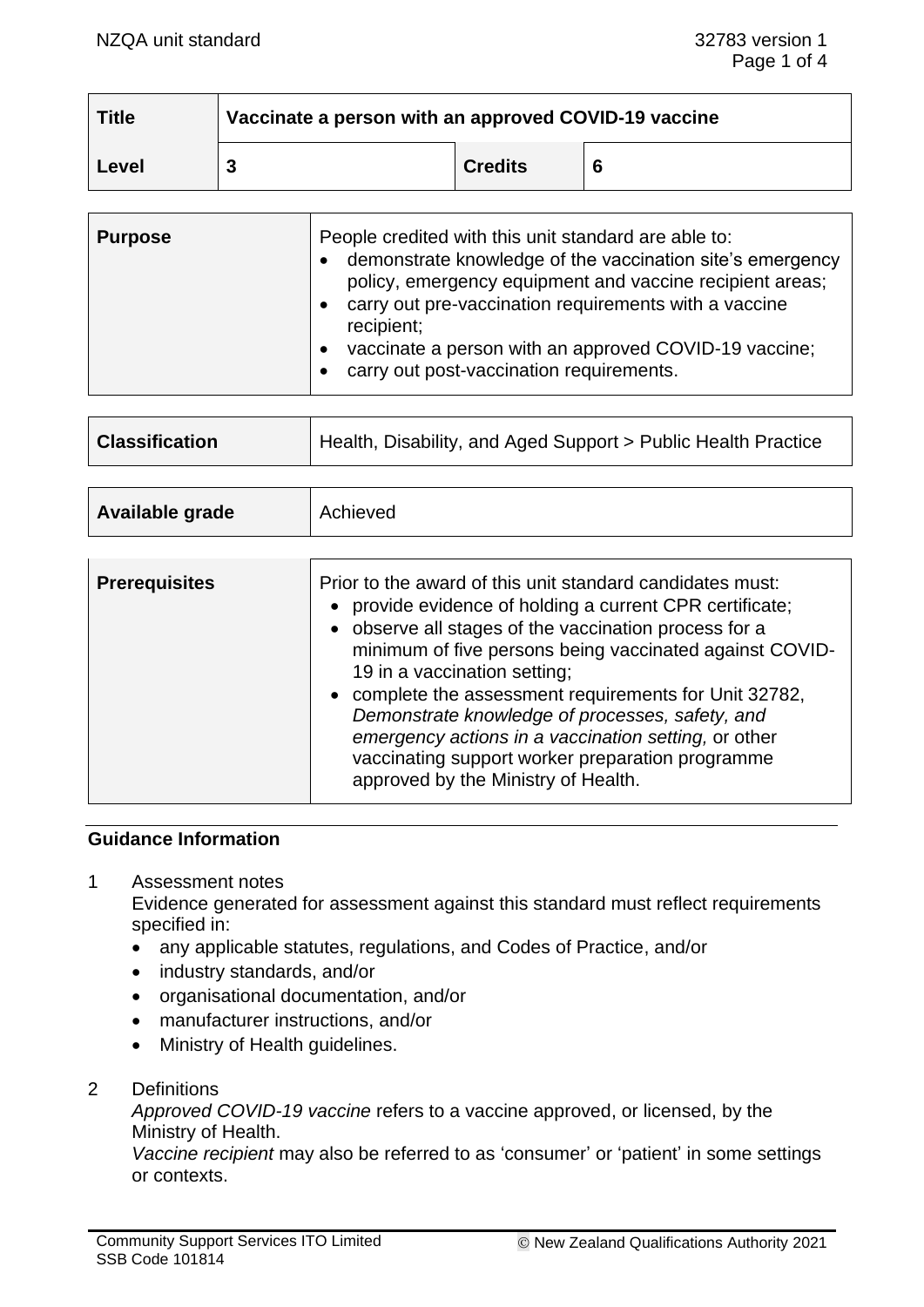# 3 Resources

Medsafe Datasheet (2021). *COMIRNATY™ COVID-19 VACCINE 0.5 mg/mL concentrated suspension for injection*. Available at [comirnatyinj.pdf](https://medsafe.govt.nz/Profs/datasheet/c/comirnatyinj.pdf)  [\(medsafe.govt.nz\).](https://medsafe.govt.nz/Profs/datasheet/c/comirnatyinj.pdf) Ministry of Health (n.d.). *COVID-19: The vaccine and your privacy.* Available at [COVID-19: The vaccine and your privacy | Ministry of Health NZ.](https://www.health.govt.nz/our-work/diseases-and-conditions/covid-19-novel-coronavirus/covid-19-vaccines/covid-19-getting-vaccine/covid-19-vaccine-and-your-privacy) Ministry of Health (n.d.). *COVID-19 vaccines.* Available at [COVID-19 vaccines |](https://covid19.govt.nz/health-and-wellbeing/covid-19-vaccines/?gclid=CjwKCAjwhYOFBhBkEiwASF3KGZiBjACj1I7nNLnNl80iEQiyok-UqbLuAExfTetzf6N_ltEbRUk9cRoChzsQAvD_BwE)  [Unite against COVID-19 \(covid19.govt.nz\).](https://covid19.govt.nz/health-and-wellbeing/covid-19-vaccines/?gclid=CjwKCAjwhYOFBhBkEiwASF3KGZiBjACj1I7nNLnNl80iEQiyok-UqbLuAExfTetzf6N_ltEbRUk9cRoChzsQAvD_BwE)

# **Outcomes and performance criteria**

# **Outcome 1**

Demonstrate knowledge of the vaccination site's emergency policy, emergency equipment and vaccine recipient areas.

### **Performance criteria**

- 1.1 The location of emergency equipment and supplies is identified, and the equipment's use is described.
	- Range needles, syringes, masks, adult bag valve mask resuscitator, telephone, adrenaline supplies.
- 1.2 Vaccine recipient areas are identified.

Range reception area, vaccination stations, observation area.

- 1.3 Site features that provide privacy for vaccine recipients are described.
- 1.4 Own role is described in accordance with the emergency policy.

# **Outcome 2**

Carry out pre-vaccination requirements with a vaccine recipient.

Range five recipients.

# **Performance criteria**

- 2.1 The vaccine recipient's identity is checked for accuracy against the COVID Immunisation Register (CIR) and consent form.
- 2.2 The vaccine recipient's vaccine number and timing are checked for compliance.

Range dose 1 or dose 2, and interval between doses if dose 2.

2.3 The vaccine recipient's pre-vaccination screening assessment is checked for completion.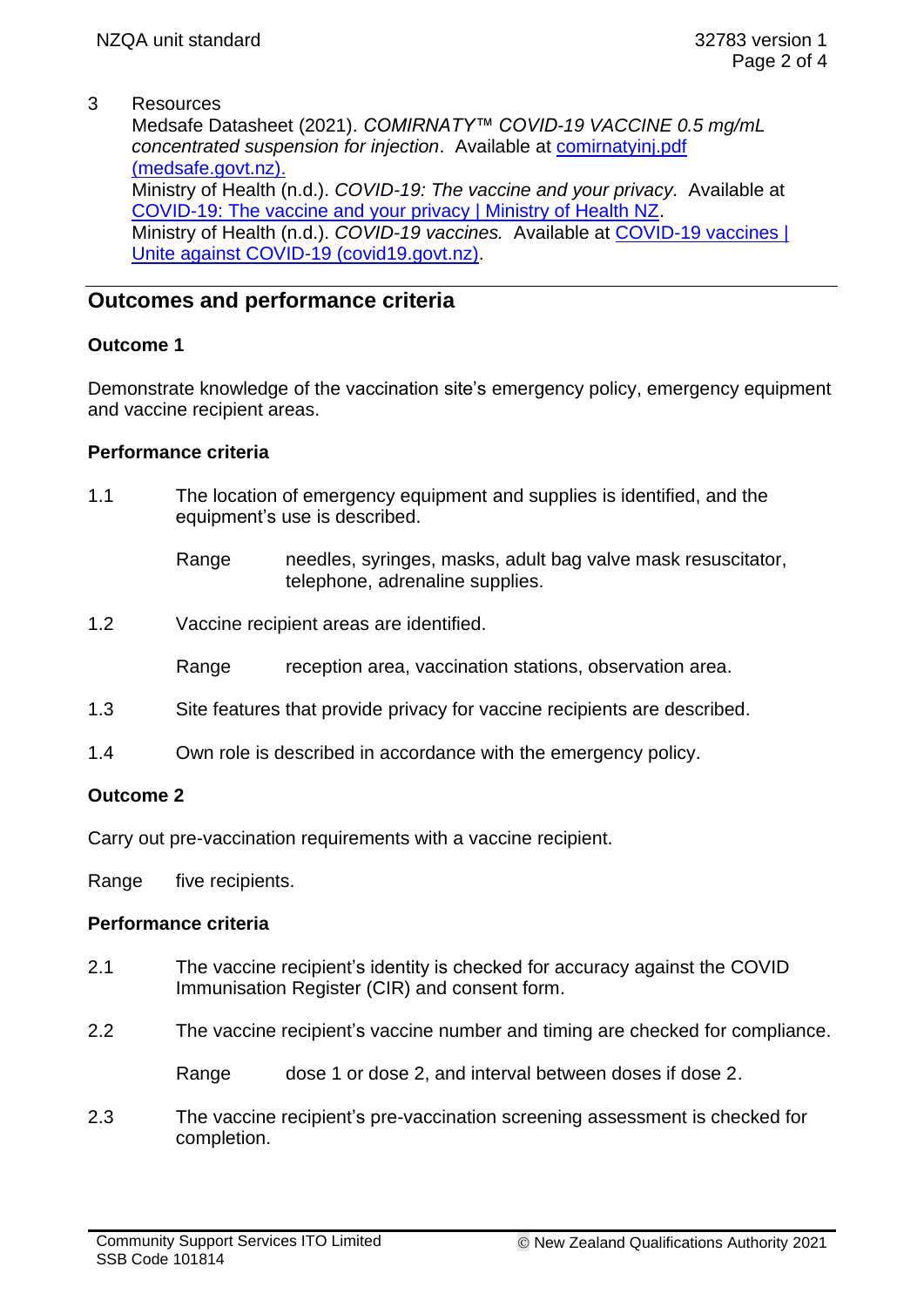- 2.4 The vaccine recipient is advised of key features of the vaccination process.
	- Range wait time following vaccination, how and where the vaccine will be administered, the person's expected responses to the vaccination.
- 2.5 The vaccine recipient is advised of possible post-vaccination side effects.
- 2.6 The vaccine recipient's authorisation to proceed (informed consent) is requested and acted on.
- 2.7 The informed consent response is recorded on the CIR.

### **Outcome 3**

Vaccinate a person with an approved COVID-19 vaccine.

Range five recipients.

### **Performance criteria**

- 3.1 Hand hygiene is completed before and after contact with the person (the vaccine recipient) and before administering the vaccine.
- 3.2 The vaccine dose is checked.
	- Range checks must include expiry date and time, volume, appearance; and may include – checking that the storage temperature is within range.
- 3.3 The syringe needle is checked for correct length for the vaccine recipient.
- 3.4 The vaccine is administered.
- 3.5 The needle and syringe are disposed of in a sharps container.
- 3.6 The vaccine recipient's vaccination site is checked, and if necessary, covered.
- 3.7 The vaccine recipient's condition is checked for any immediate adverse events.

#### **Outcome 4**

Carry out post-vaccination requirements.

Range five recipients.

#### **Performance criteria**

- 4.1 Required documentation is completed.
	- Range must include the vaccine recipient's vaccination card; and may include but is not limited to  $-$  the CIR.